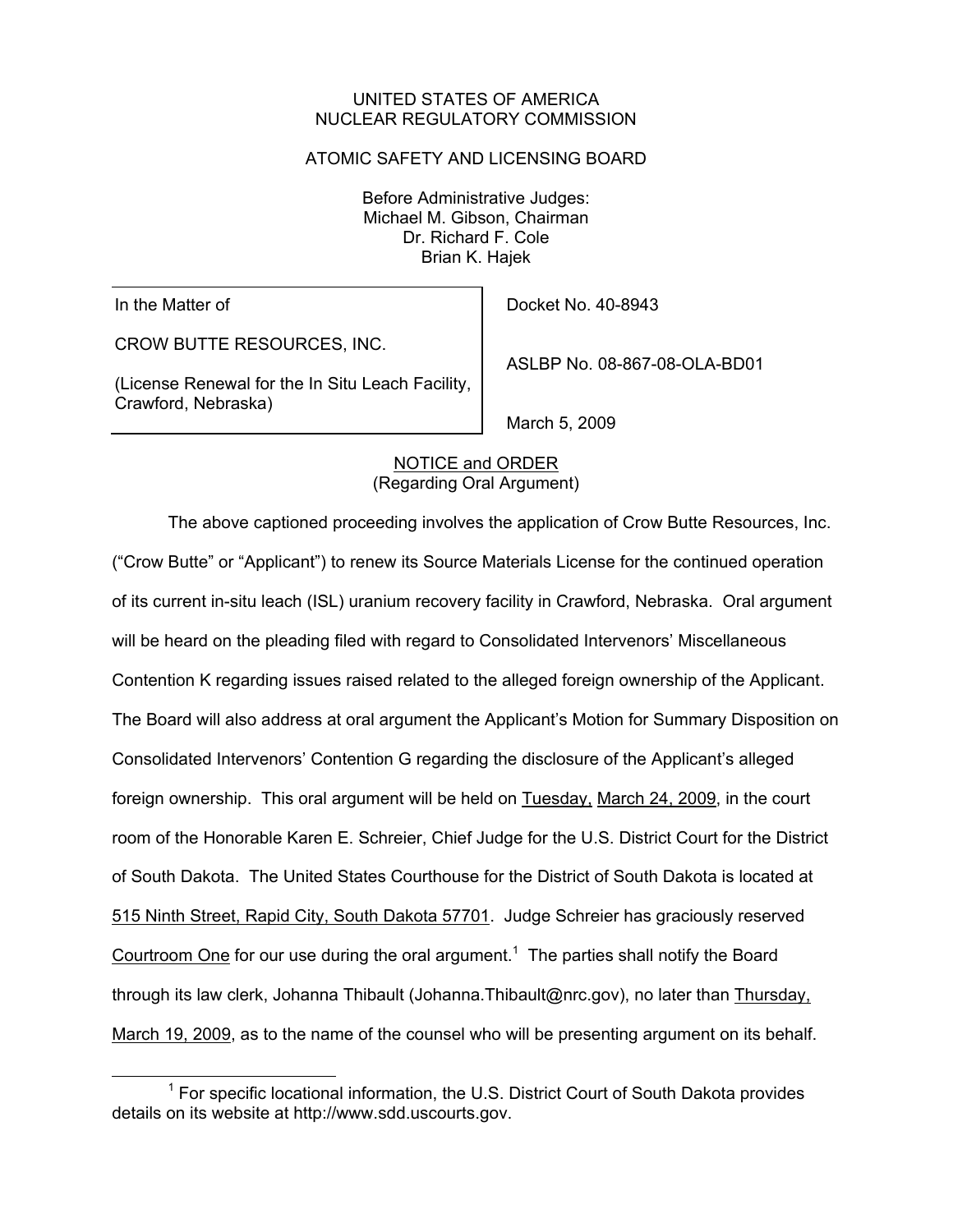The oral argument will commence at  $9:00$  a.m. with the format, including the allocation of time to the various participants, to be determined at the outset of the March 24 session. For the present, it is enough to provide the following guidance to participating counsel in aid of their preparation for the oral argument.

 The Board will be fully familiar on March 24 with the content of the extensive written submissions regarding Miscellaneous Contentions G and K that have been presented to it. It therefore neither needs nor desires a repetition of the pleadings at the oral argument. The decision of the Board to hear oral argument is based entirely on its conclusion that, after a full study of the written submissions, its informed resolution of some of the presented issues might be materially advanced by a further exploration with the parties of the positions taken on those issues in the written submissions.

 In sum, the oral argument is being conducted principally to assist the Board in the discharge of its decisional responsibilities in this matter. At the same time, however, it should prove of considerable value to the parties in that it will provide their counsel with an opportunity, not otherwise possessed, to endeavor to resolve any doubts that the Board members might have regarding the merits of their positions on the issues under consideration. For that reason, counsel should be fully prepared on each identified issue that is a matter of concern to his or her client(s).

It is so ORDERED.

#### FOR THE ATOMIC SAFETY AND LICENSING BOARD<sup>2</sup>

*/RA/* 

Michael M. Gibson, Chairman ADMINISTRATIVE JUDGE

Rockville, Maryland March 5, 2009

l

- 2 -

<sup>&</sup>lt;sup>2</sup> Copies of this memorandum and order were sent this date by the agency's E-Filing system to the counsel/representatives for (1) applicant Crow Butte Resources, Inc.; (2) Consolidated Petitioners; (3) NRC Staff; 4) Oglala Delegation of the Great Sioux Nation Treaty Council; and 5) Oglala Sioux Tribe.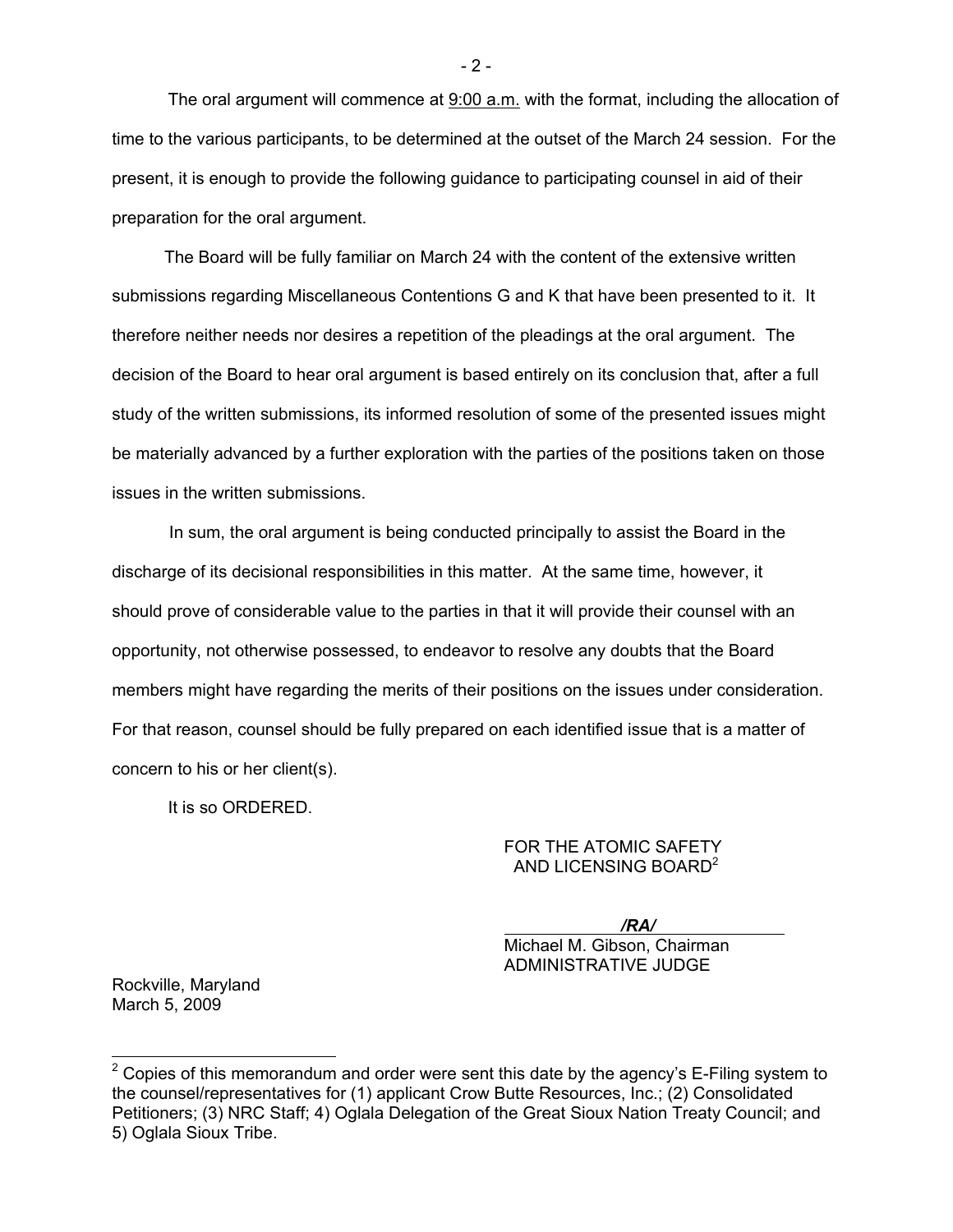### UNITED STATES OF AMERICA NUCLEAR REGULATORY COMMISSION

| In the Matter of                                               |  |
|----------------------------------------------------------------|--|
| CROW BUTTE RESOURCES, INC.                                     |  |
| In-Situ Leach Uranium Recovery Facility,<br>Crawford, Nebraska |  |
| (License Amendment)                                            |  |

Docket No. 40-8943

## CERTIFICATE OF SERVICE

I hereby certify that copies of the foregoing LB NOTICE AND ORDER (REGARDING ORAL ARGUMENT) have been served upon the following persons by Electronic Information Exchange.

Office of Commission Appellate **Adjudication** U.S. Nuclear Regulatory Commission Washington, DC 20555-0001 E-mail: ocaamail@nrc.gov

Administrative Judge Michael M. Gibson, Chairman Atomic Safety and Licensing Board Panel Mail Stop T-3F23 U.S. Nuclear Regulatory Commission Washington, DC 20555-0001 E-mail: mmg3@nrc.gov

Megan Wright, Law Clerk E-mail: megan.wright@nrc.gov

Administrative Judge Dr. Richard F. Cole Atomic Safety and Licensing Board Panel U.S. Nuclear Regulatory Commission. Mail Stop T-3F23 Washington, DC 20555-0001 E-mail: rfc1@nrc.gov

Administrative Judge Brian K. Hajek Atomic Safety and Licensing Board Panel Mail Stop T-3F23 U.S. Nuclear Regulatory Commission. Washington, DC 20555-0001 E-mail: NETS@Columbus,RR.com BHK3@nrc.gov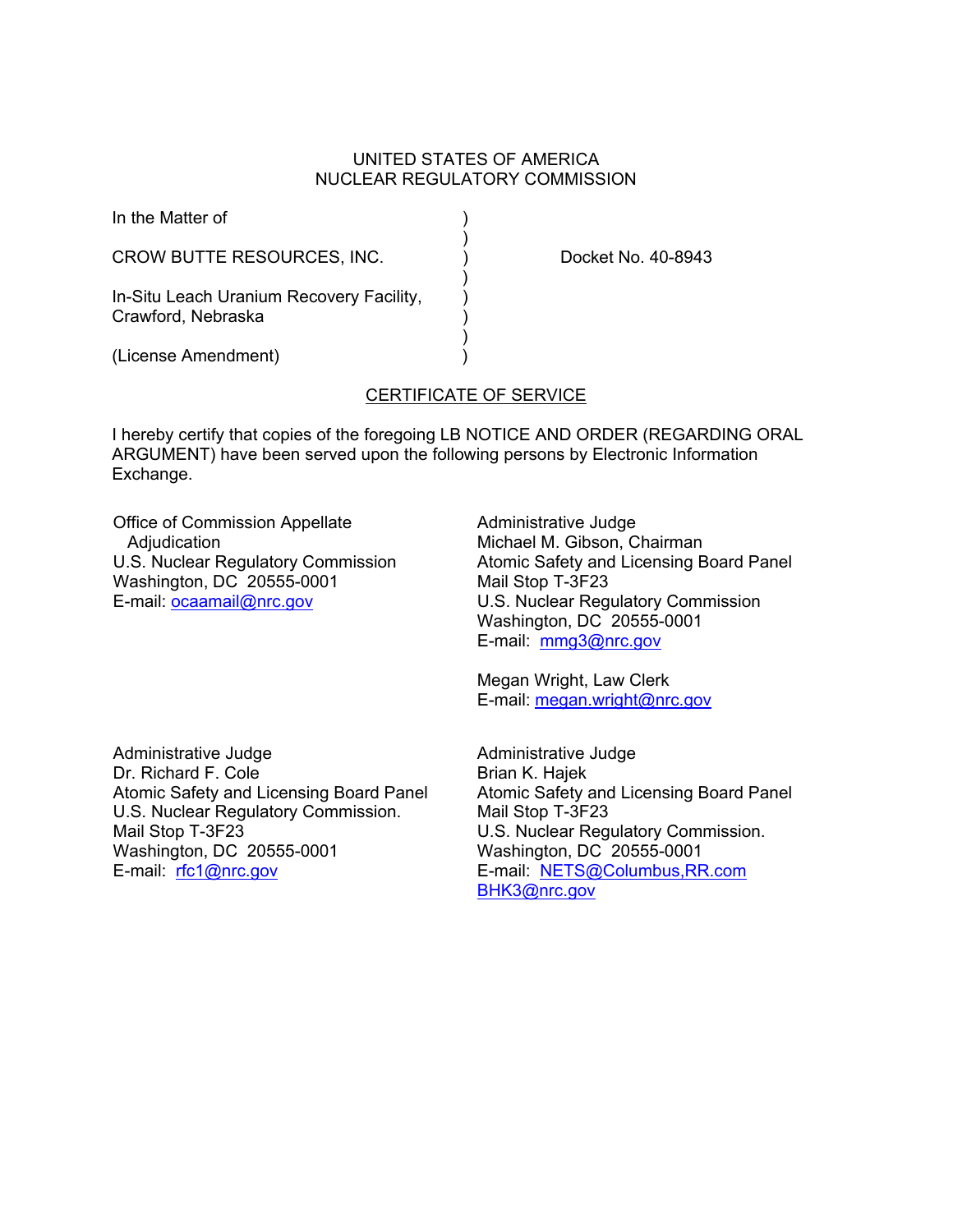DOCKET NO. 40-8943-OLA LB NOTICE AND ORDER (REGARDING ORAL ARGUMENT)

Administrative Judge Alan S. Rosenthal Atomic Safety and Licensing Board Panel U.S. Nuclear Regulatory Commission. Mail Stop T-3F23 Washington, DC 20555-0001 E-mail: rsnthl@verizon.net axr@nrc.gov

U.S. Nuclear Regulatory Commission Office of the Secretary of the Commission Mail Stop O-16C1 Washington, DC 20555-0001 Hearing Docket E-mail: hearingdocket@nrc.gov

 U.S. Nuclear Regulatory Commission Office of the General Counsel Mail Stop O-15D21 Washington, DC 20555-0001 Catherine Marco, Esq. Bret Klukan, Esq. Shahram Ghasemian, Esq. E-mail: Shahram.Ghasemian@nrc.gov clm@nrc.gov bmk1@nrc.gov

OGC Mail Center : OGCMailCenter@nrc.gov

Winston & Strawn, LLP 101 California Street San Francisco, CA 94111 Tyson R. Smith, Esq. Emily J. Duncan Counsel for Crow Butte Resources, Inc. E-mail: trsmith@winston.com ejduncan@winston.com

Western Nebraska Resources Council Chief Joseph American Horse Thomas K. Cook, Francis E. Anders David Cory Frankel, Esq P.O. 3014 Pine Ridge, South Dakota 57770 E-mail: Arm.legal@gmail.com

Western Nebraska Resources Council, Chief Joseph American Horse, Thomas K. Cook, and Francis E. Anders Shane C. Robinson, Esq. 2814 E. Olive St. Seattle, WA 98122 E-mail: shanecrobinson@gmail.com

McGuire and Norby 605 South 14th Street, Suite 100 Lincoln, Nebraska 68508 Mark D. McGuire Counsel for Crow Butte Resources, Inc. E-mail: mdmsjn@alltel.net

Oglala Sioux Tribe Elizabeth Lornia, Esq. Mario Gonzalez, Esq. 522 7<sup>th</sup> Street, Suite 202 Rapid City, SD 57701 E-mail: elorina@gnzlawfirm.com gnzlaw@aol.com